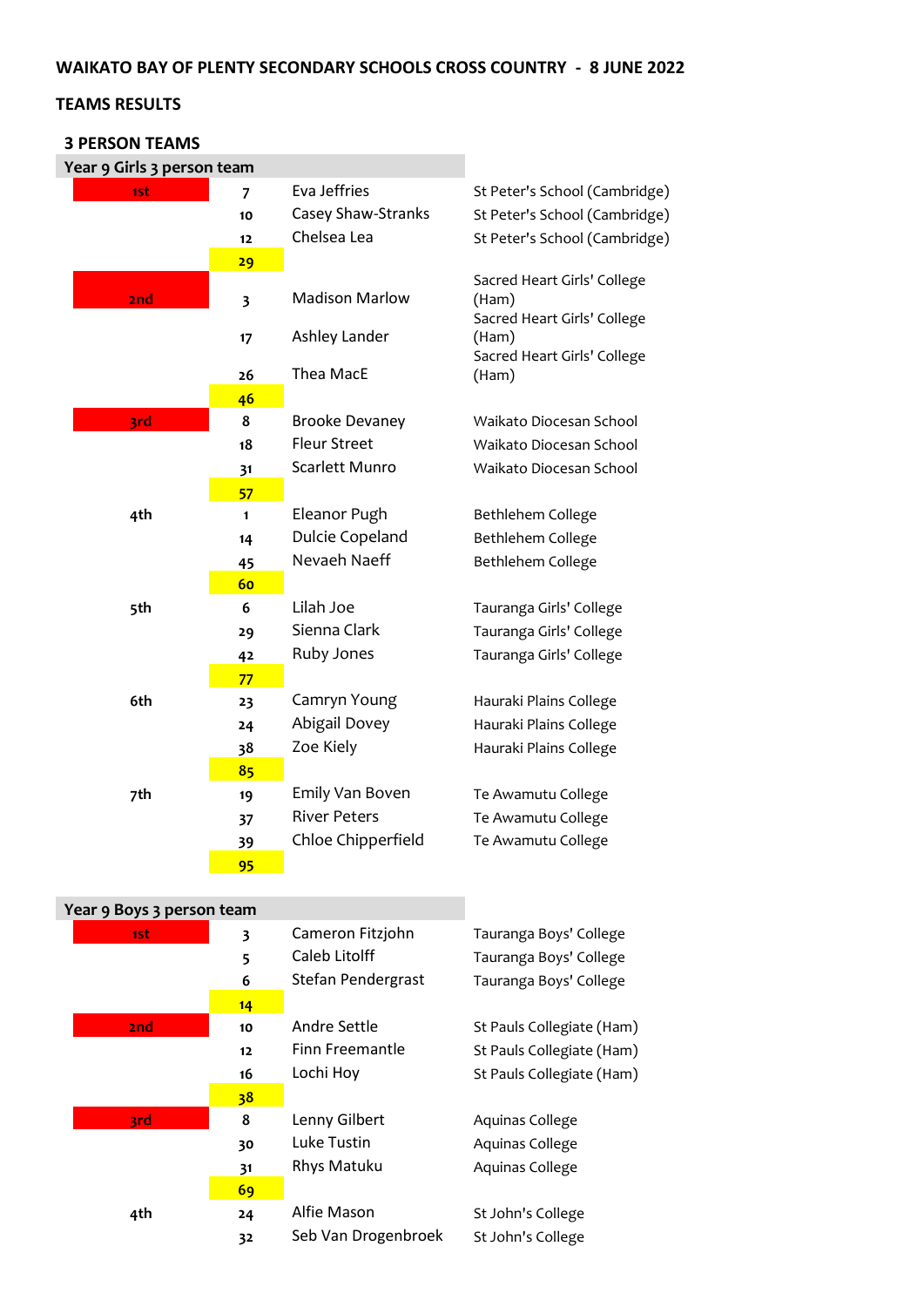|     | 35             | <b>Reef Douglas</b>      | St John's College             |
|-----|----------------|--------------------------|-------------------------------|
|     | 91             |                          |                               |
| 5th | 4              | Hunter Hammond           | Hauraki Plains College        |
|     | 41             | <b>Cameron Churchill</b> | Hauraki Plains College        |
|     | 47             | Fletcher Grant           | Hauraki Plains College        |
|     | 92             |                          |                               |
| 6th | $\overline{2}$ | Sean Jones               | Trident High School           |
|     | 52             | Darcy Bowers             | Trident High School           |
|     | 53             | <b>Freddy Evans</b>      | <b>Trident High School</b>    |
|     | 107            |                          |                               |
| 7th | 33             | Jack Calcinai            | St Peter's School (Cambridge) |
|     | 36             | <b>Toby Lane</b>         | St Peter's School (Cambridge) |
|     | 44             | Tito Hay                 | St Peter's School (Cambridge) |
|     | 113            |                          |                               |
| 8th | 28             | <b>Ronan Geary</b>       | Te Kauwhata College           |
|     | 42             | Axel Hobern              | Te Kauwhata College           |
|     | 55             | Jackson Ward             | Te Kauwhata College           |
|     | 125            |                          |                               |

| Junior Girls (U16) 3 person team |                |                      |                               |
|----------------------------------|----------------|----------------------|-------------------------------|
| 1st                              | $\overline{2}$ | Alyssa Tapper        | St Peter's School (Cambridge) |
|                                  | 4              | <b>Brooke Weir</b>   | St Peter's School (Cambridge) |
|                                  | 8              | Lily Greenough       | St Peter's School (Cambridge) |
|                                  | 14             |                      |                               |
| 2nd                              | 6              | <b>Molly Peate</b>   | Hamilton Girls High School    |
|                                  | 11             | Carenza Elley        | Hamilton Girls High School    |
|                                  | 12             | Nisha Moorfield      | Hamilton Girls High School    |
|                                  | 29             |                      |                               |
| 3rd                              | 14             | Maia Poutawera       | Tauranga Girls' College       |
|                                  |                | Tetsani Poroa-       |                               |
|                                  | 29             | Thomson              | Tauranga Girls' College       |
|                                  | 30             | Jess Pilbrow         | Tauranga Girls' College       |
|                                  | 73             |                      |                               |
| 4th                              | 17             | <b>Ruth Downs</b>    | Te Awamutu College            |
|                                  | 23             | Lily James           | Te Awamutu College            |
|                                  | 42             | Tayla Neilson Smith  | Te Awamutu College            |
|                                  | 82             |                      |                               |
| 5th                              | 21             | Hannah Laurence      | Thames High School            |
|                                  | 25             | Ellie Johnston       | Thames High School            |
|                                  | 40             | Ella Tyrrell-Baxter  | Thames High School            |
|                                  | 86             |                      |                               |
| 6th                              | 24             | Zoe Winter           | Hauraki Plains College        |
|                                  | 31             | <b>Holly Timmins</b> | Hauraki Plains College        |
|                                  | 34             | Georgia McTaggart    | Hauraki Plains College        |
|                                  | 89             |                      |                               |

| Junior Boys (U16) 3 person team |    |               |                        |
|---------------------------------|----|---------------|------------------------|
| 1st.                            |    | George Wyllie | Tauranga Boy's College |
|                                 |    | James Catto   | Tauranga Boy's College |
|                                 | 18 | Sam Coley     | Tauranga Boy's College |
|                                 | 22 |               |                        |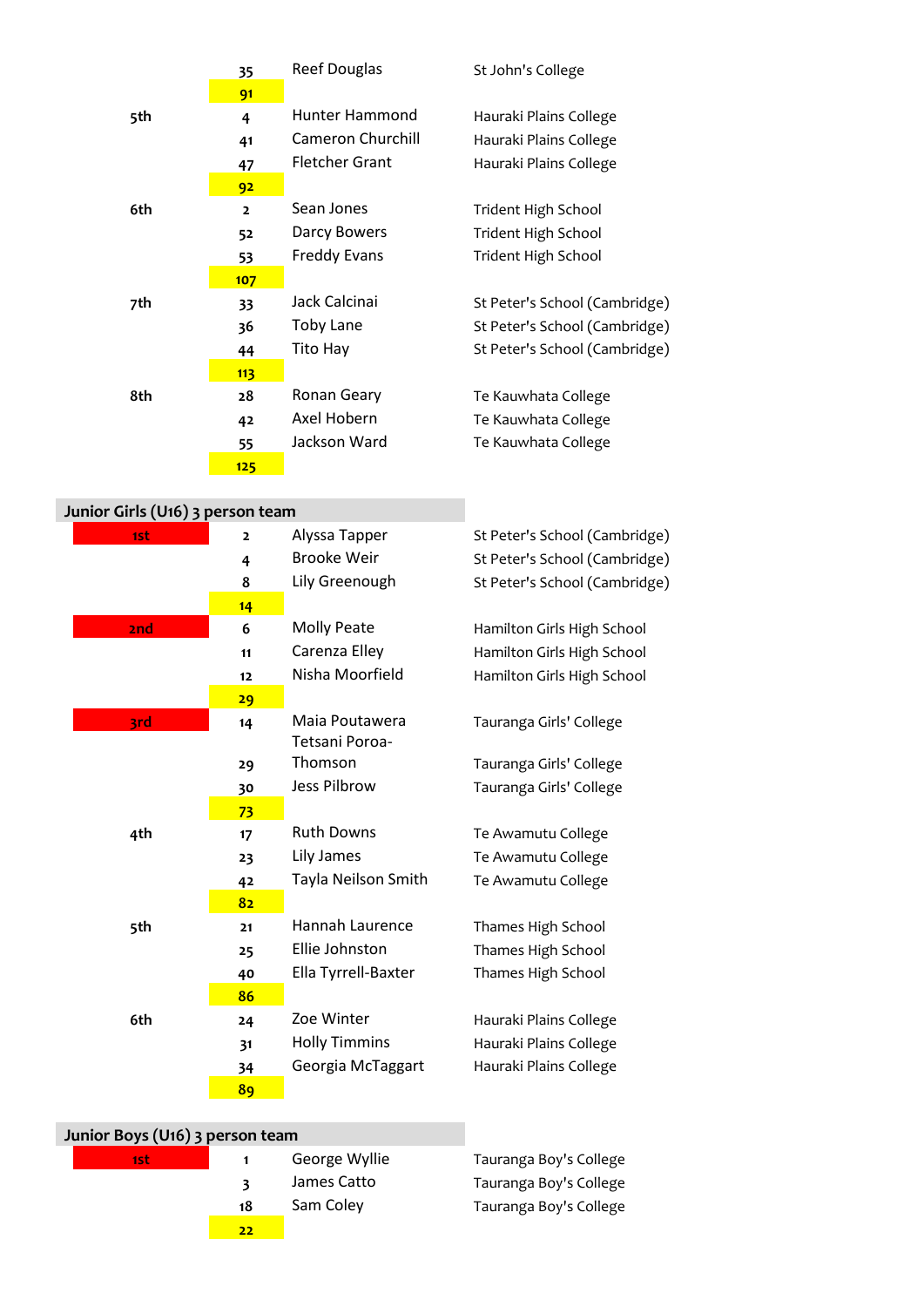| 2nd                              | $\overline{7}$          | Louie Short            | St Pauls Collegiate (Ham)     |
|----------------------------------|-------------------------|------------------------|-------------------------------|
|                                  | 11                      | Sam Forward            | St Pauls Collegiate (Ham)     |
|                                  | 12                      | Ben Brown              | St Pauls Collegiate (Ham)     |
|                                  | 30                      |                        |                               |
| 3rd                              | 4                       | Caleb Woodfield        | St Peter's School (Cambridge) |
|                                  | 16                      | <b>Riley Lennox</b>    | St Peter's School (Cambridge) |
|                                  | 24                      | Kieran Lawson          | St Peter's School (Cambridge) |
|                                  | 44                      |                        |                               |
| 4th                              | 13                      | Gursimran Singh        | Hauraki Plains College        |
|                                  | 15                      | Reuben Smith           | Hauraki Plains College        |
|                                  | 28                      | Jamie Kennedy          | Hauraki Plains College        |
|                                  | 56                      |                        |                               |
| 5th                              | 23                      | Noah Gibson            | St John's College             |
|                                  | 25                      | Charlie Dixon          | St John's College             |
|                                  | 26                      | <b>Blake Pitchford</b> | St John's College             |
|                                  | 74                      |                        |                               |
|                                  |                         |                        |                               |
| Senior Girls (U20) 3 person team |                         |                        |                               |
| 1st                              | 6                       | Letizia Hay            | St Peter's School (Cambridge) |
|                                  | 8                       | Jess Jennings          | St Peter's School (Cambridge) |
|                                  | 14                      | <b>Tylah Southall</b>  | St Peter's School (Cambridge) |
|                                  | 28                      |                        |                               |
| 2nd                              | 20                      | Anja Crombie           | Rotorua Lakes High School     |
|                                  | 21                      | Bella Wyatt            | Rotorua Lakes High School     |
|                                  | 31                      | <b>Incke Conradie</b>  | Rotorua Lakes High School     |
|                                  | 72                      |                        |                               |
| Senior Boys (U20) 3 person team  |                         |                        |                               |
| 1st                              | 1                       | <b>Matthew Hill</b>    | Tauranga Boys' College        |
|                                  | 4                       | Azrael Cabusao         | Tauranga Boys' College        |
|                                  | 14                      | Joshua Renz            | Tauranga Boys' College        |
|                                  | 19                      |                        |                               |
| 2nd                              | $\overline{\mathbf{3}}$ | <b>Finnley Oliver</b>  | Mt Maunganui College          |
|                                  | 5                       | Sean Collins           | Mt Maunganui College          |
|                                  | 27                      | Joe Chapman            | Mt Maunganui College          |
|                                  | 35                      |                        |                               |
| 3rd                              | 9                       | <b>Cullen Crowe</b>    | Hauraki Plains College        |
|                                  | 15                      | Zack Conroy            | Hauraki Plains College        |
|                                  | 23                      | Jack Pallister         | Hauraki Plains College        |
|                                  | 47                      |                        |                               |
| 4th                              | 11                      | Casey Atkinson         | St Peter's School (Cambridge) |
|                                  | 20                      | Patrick O'Rourke       | St Peter's School (Cambridge) |
|                                  | 22                      | Felix Moran            | St Peter's School (Cambridge) |
|                                  | 53                      |                        |                               |
| 5th                              | 19                      | Kevin Tiddy            | Matamata College              |
|                                  | 21                      | Fletcher Van Heuven    | Matamata College              |
|                                  | 30                      | Will Harty             | Matamata College              |
|                                  | 70                      |                        |                               |
| 6th                              | 24                      | Walter Lachlan         | Te Kauwhata College           |

26 William Lane Te Kauwhata College Shiloh Rankin Te Kauwhata College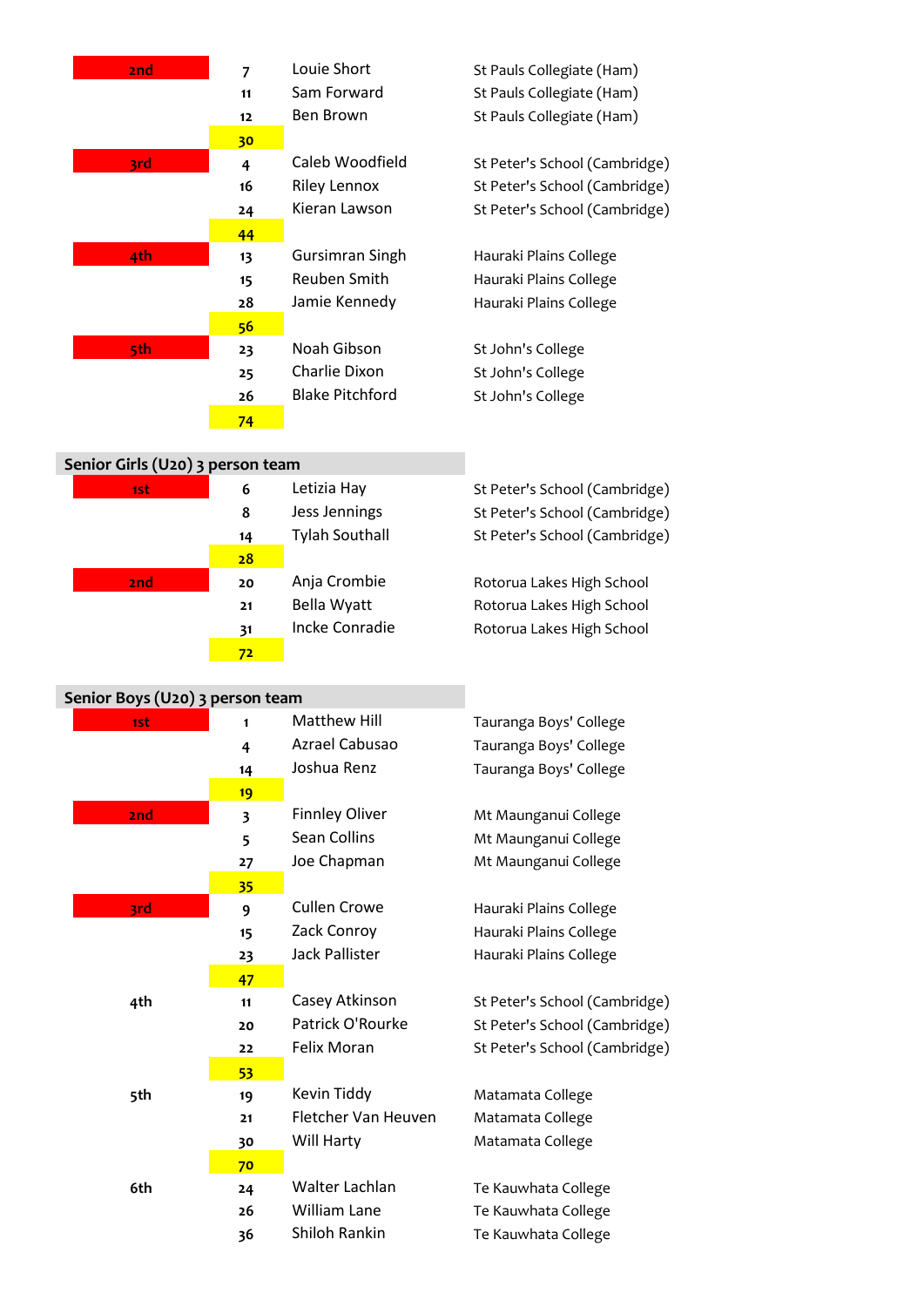| <b>6 PERSON TEAMS</b> |                |                       |                               |
|-----------------------|----------------|-----------------------|-------------------------------|
| Year 9 Girls 6 person |                |                       |                               |
| team                  |                |                       |                               |
| 1st                   | $\overline{7}$ | Eva Jeffries          | St Peter's School (Cambridge) |
|                       | 10             | Casey Shaw-Stranks    | St Peter's School (Cambridge) |
|                       | 12             | Chelsea Lea           | St Peter's School (Cambridge) |
|                       | 16             | Keija Miringaorangi   | St Peter's School (Cambridge) |
|                       | 27             | Regan Gallien         | St Peter's School (Cambridge) |
|                       | 28             | Katie Taylor          | St Peter's School (Cambridge) |
|                       | <b>100</b>     |                       |                               |
| 2nd                   | 8              | <b>Brooke Devaney</b> | Waikato Diocesan School       |
|                       | 18             | <b>Fleur Street</b>   | Waikato Diocesan School       |
|                       | 31             | Scarlett Munro        | Waikato Diocesan School       |
|                       | 40             | Eva Conlon            | Waikato Diocesan School       |
|                       | 46             | Ella Blomfield        | Waikato Diocesan School       |
|                       | 48             | Poppy Hancock         | Waikato Diocesan School       |

**191**

## **Year 9 Boys 6 person team 1st 3** Cameron Fitzjohn Tauranga Boys' College **5** Caleb Litolff Tauranga Boys' College **6** Stefan Pendergrast Tauranga Boys' College **19** Ashton Lucas Tauranga Boys' College 25 Shima Fletcher Tauranga Boys' College **26** Daniel Barback Tauranga Boys' College **84 2nd 33** Jack Calcinai St Peter's School (Cambridge) **36** Toby Lane St Peter's School (Cambridge) 44 Tito Hay St Peter's School (Cambridge) 46 Cruz Marra St Peter's School (Cambridge) **48** George Edwards-Heeney St Peter's School (Cambridge) **50** Angus Denize St Peter's School (Cambridge) **257 Junior Girls (U16) 6 person team** 1st **2 2** Alyssa Tapper St Peter's School (Cambridge) 4 Brooke Weir St Peter's School (Cambridge) 8 Lily Greenough St Peter's School (Cambridge) **20** Annabel Chapman St Peter's School (Cambridge) **22** Kirsty Donovan St Peter's School (Cambridge) 27 Zara Burns St Peter's School (Cambridge) **83**

| Junior Boys (U <sub>16</sub> ) 6 person team |    |                        |                        |  |  |
|----------------------------------------------|----|------------------------|------------------------|--|--|
| 1st                                          |    | George Wyllie          | Tauranga Boy's College |  |  |
|                                              | 3  | James Catto            | Tauranga Boy's College |  |  |
|                                              | 18 | Sam Coley              | Tauranga Boy's College |  |  |
|                                              | 20 | Sam Cosford            | Tauranga Boy's College |  |  |
|                                              | 34 | <b>Charlie Hawes</b>   | Tauranga Boy's College |  |  |
|                                              | 37 | Dakota Williams-Harris | Tauranga Boy's College |  |  |
|                                              |    |                        |                        |  |  |